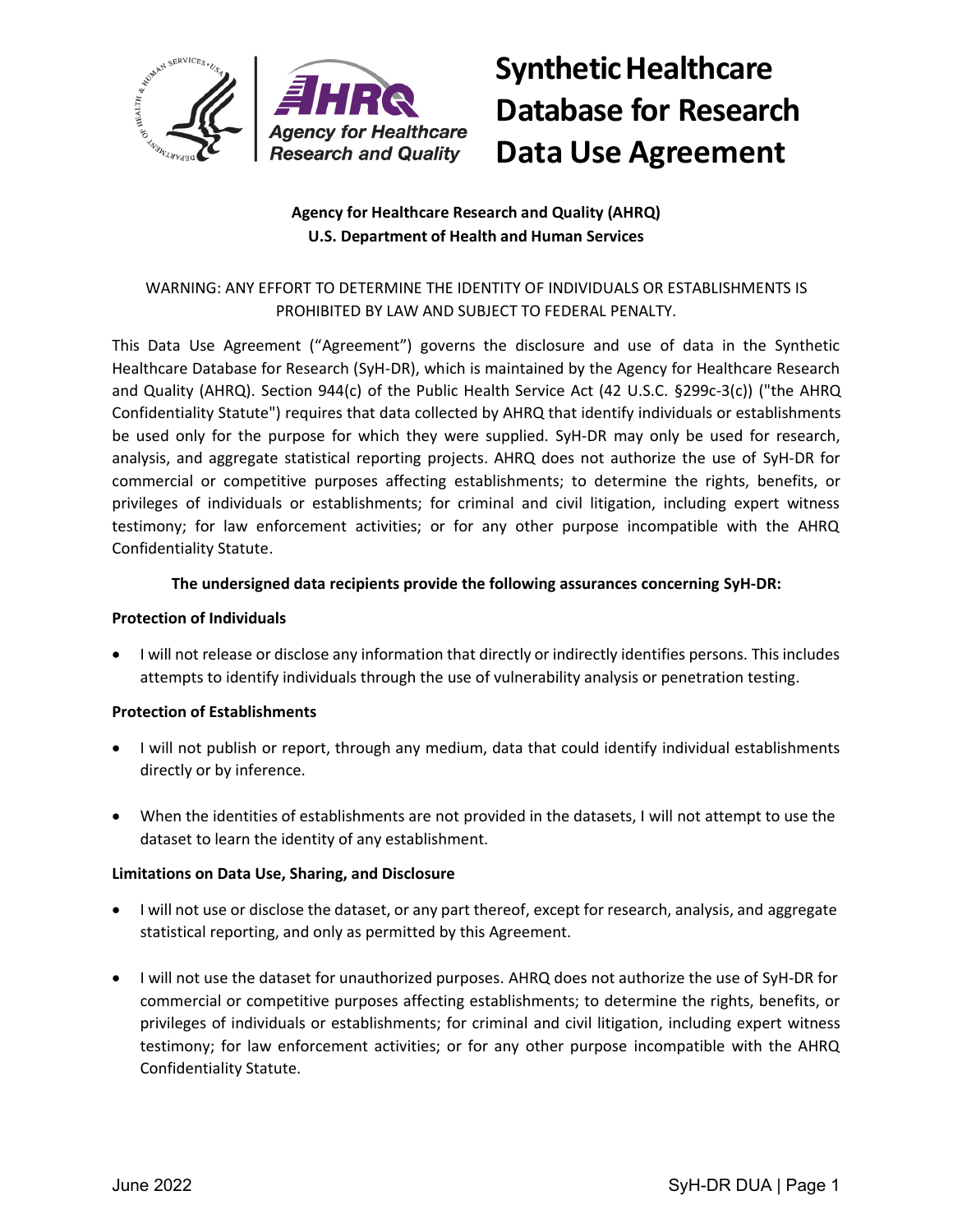• I will not redistribute SyH-DR by posting on any website or publishing in any other publicly accessible online repository. If a journal or publication requests access to data or analytic files, I will cite restrictions on data sharing in this Agreement.

#### **Safeguards**

• I will ensure that the data are kept in a secured environment and that only authorized users (individuals who have signed the Agreement) will have access to the data.

## **Responsibility**

- I acknowledge and affirm that I am personally responsible for compliance with the terms of this Agreement, to the exclusion of any other party, regardless of such party's role in sponsoring or funding the research that is the subject of this Agreement.
- I acknowledge and affirm that interpretations, conclusions, and/or opinions that I reach as a result of my analyses of the datasets are my interpretations, conclusions, and/or opinions, and do not constitute the findings, policies, or recommendations of the U.S. Government, the U.S. Department of Health and Human Services, or AHRQ.
- I will acknowledge in all reports based on these data that the source of the data is the "Synthetic Healthcare Database for Research (SyH-DR), Agency for Healthcare Research and Quality."
- I will indemnify, defend, and hold harmless AHRQ and the data organizations that provide data to AHRQ for SyH-DR from any or all claims and losses accruing to any person, organizations, or other legal entity as a result of violation of this Agreement. This provision applies only to the extent permitted by Federal and State law.
- I agree to report the violation or apparent violation of any term of this Agreement to AHRQ without unreasonable delay and in no case later than 30 calendar days of becoming aware of the violation or apparent violation.

#### **Terms, Breach, and Compliance**

Any violation of the terms of this Agreement shall be grounds for immediate termination of this Agreement. AHRQ shall determine whether a data recipient has violated any term of the Agreement. AHRQ shall determine what actions, if any, are necessary to remedy a violation of this Agreement, and the data recipient(s) shall comply with pertinent instructions from AHRQ. Actions taken by AHRQ may include but not be limited to providing notice of the termination or violation to affected parties and prohibiting data recipient(s) from accessing SyH-DR in the future.

In the event AHRQ terminates this Agreement due to a violation or finds the data recipient(s) to be in violation of this Agreement, AHRQ may direct that the undersigned data recipient(s) immediately return all copies of the SyH-DR to AHRQ or its designee without refund of purchase fees.